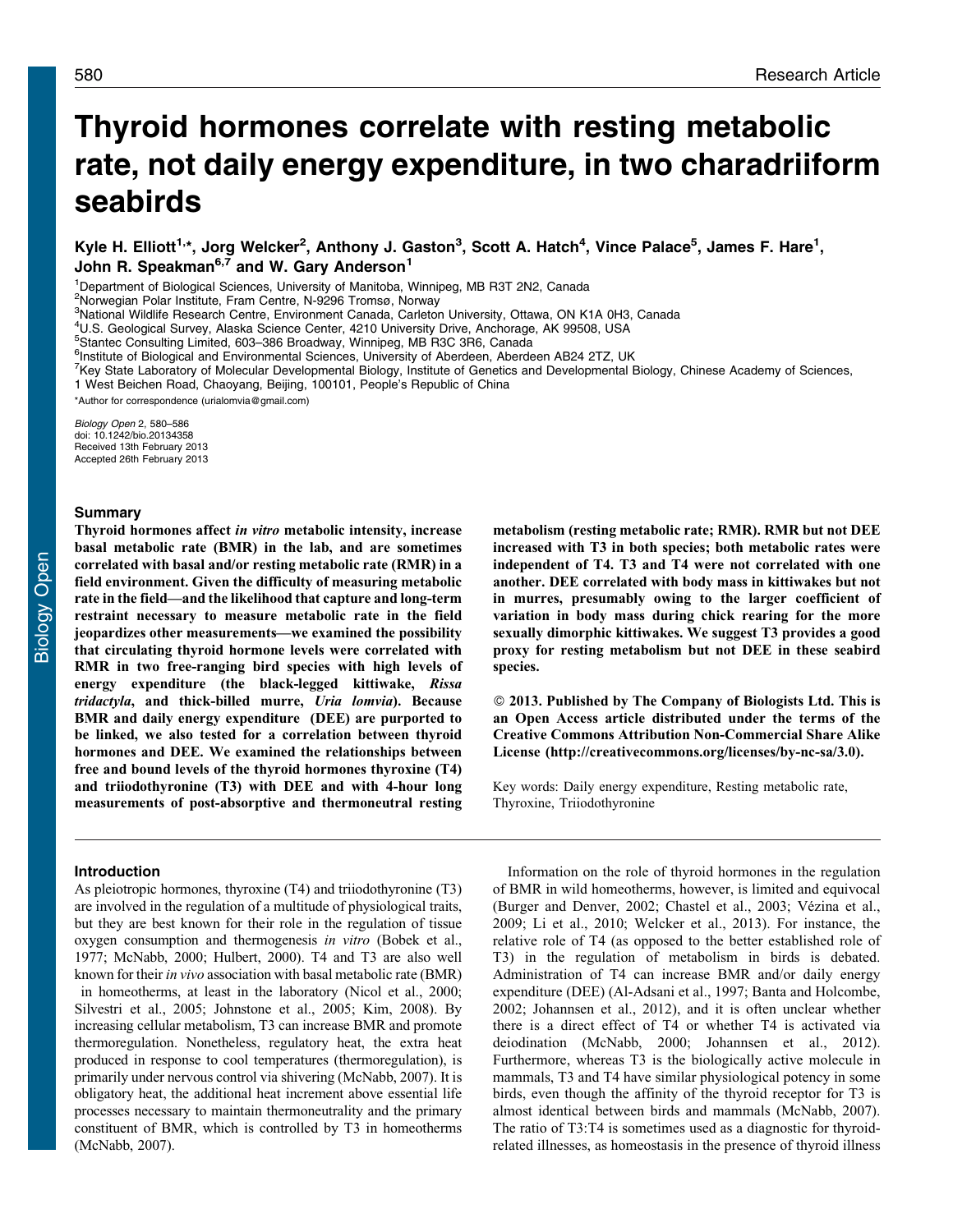can distort that ratio ([Mortoglou and Candiloros, 2004\)](#page-6-0). More recently, the T3:T4 ratio has been used as an indicator of toxic contamination in wild animals because some thyroid hormone mimics outcompete T3 at the binding site of the carrier molecules ([Verreault et al., 2004;](#page-6-0) [Brar et al., 2010](#page-5-0)).

BMR is the minimal energy cost for a post-absorptive, resting and thermoneutral animal. DEE is the average daily energy cost. Both BMR and DEE vary within species [\(Bech et al., 1999](#page-5-0); [Fyhn](#page-6-0) [et al., 2001; Speakman et al., 2003\)](#page-6-0). One potential cause of variation in BMR (or resting metabolic rate, RMR) is that some individuals obtain a large amount of energy regularly and therefore have large metabolically-active organs, such as a large gastro-intestinal tract, heart or skeletal muscles ([Hammond and](#page-6-0) [Diamond, 1997](#page-6-0); [Speakman et al., 2003\)](#page-6-0). Those costly organs are required to sustain the high DEE required to obtain and assimilate that energy. Other individuals obtain less energy and therefore have smaller and less active organs. Variation in BMR can thus reflect the variation in energy expenditure required for maintaining internal organs at a resting state, and as a consequence, one might anticipate a correlation between BMR and DEE. Such correlations have been reported by some authors ([Nilsson, 2002; Tieleman et al., 2008;](#page-6-0) [Careau et al., 2013\)](#page-5-0), but not others [\(Meerlo et al., 1997; Fyhn et al., 2001](#page-6-0); [Speakman et](#page-6-0) [al., 2003\)](#page-6-0). If high metabolic intensity is associated with high DEE, high BMR and high thyroid hormone levels, we might anticipate a relationship between those variables. Given the role of T3 and T4 or of the T3/T4 ratio in regulating resting metabolism, and the putative energetic link between maintenance metabolism and DEE, we predicted that these thyroid hormones may also be involved in regulating DEE. If that were the case, then circulating levels of T3 and T4 should correlate with both maintenance metabolism and DEE. In support, a previous study used thyroid hormones as indicators of DEE in a charadriiform bird [\(Duriez et al., 2004](#page-5-0)).

We examined the strength of correlations between postabsorptive, thermoneutral and unstressed RMR, DEE and thyroid hormone levels in free-living, breeding thick-billed murres (Uria lomvia) and black-legged kittiwakes (Rissa tridactyla). We treat unstressed RMR as a surrogate for BMR. Both kittiwakes and murres are piscivorous seabirds of the order Charadriiformes that are characterized by high levels of energy expenditure relative to other seabirds ([Shaffer, 2011](#page-6-0)). Kittiwakes are sexually dimorphic (males are  $\sim$ 10% larger than females), whereas murres are largely monomorphic (males are  $\leq 5\%$  larger than females with seasonal variation in size obscuring sex-specific trends). Kittiwakes are small  $({\sim}400 \text{ g})$  gulls that spend most of their time at sea flying and foraging at the surface while murres are large  $(\sim 1000 \text{ g})$  auks that forage by diving to depths of up to 150 metres. We examined RMR during incubation because RMR likely peaks at that time, at least for kittiwakes [\(Bech et al., 2002](#page-5-0)). We examined DEE during chick rearing because time spent flying, and thus DEE, likely peaks during chick rearing, at least for murres (D.A. Croll, Diving and energetics of the thick-billed murre, Uria lomvia, University of California, 1990; [Elliott and Gaston, 2005; Elliott et al., 2008](#page-5-0)). We considered both bound and unbound hormone levels of T4 and T3 to examine three predictions: (1) RMR and DEE would both correlate with thyroid hormone levels, (2) that relationships would be stronger with free than with total thyroid hormone levels, and (3) RMR and DEE would be correlated across individuals within each species.

## Materials and Methods

## Field methods

We studied RMR in adult kittiwakes from 15 to 30 June 2010 ( $N=32$ ) at Middleton Island, Alaska, and murres from 13 to 24 July 2011 ( $N=53$ ) at Coats Island, Nunavut. All birds were in the latter half of incubation (eggs 15–25 days old). We studied DEE of some of the same individual kittiwakes from 4 to 20 July  $2010$  ( $N=24$ ) when kittiwakes had chicks between 10 and 20 days old. Likewise, we also studied the same individual murres from 25 July to 10 August 2009 when murres had chicks between 5 and 15 days old  $(N=22)$ ; same observations as Elliott et al. [\(Elliott et al., 2013\)](#page-5-0)). At our Arctic study sites, air temperatures were usually moderate (10–20°C), the night was very brief and birds generally foraged actively throughout both day and night. Birds were captured at the nest with a noose pole (murres) or a hook (kittiwakes). Only one adult per nest was captured and we did not correct body mass for linear size as such corrections do not improve estimation of lean or lipid mass in either murres or kittiwakes ([Jacobs et al., 2012](#page-6-0)). Murres were sexed using sex-specific PCR primers applied to a drop of blood on filter paper [\(Elliott et al., 2010\)](#page-5-0) whereas kittiwakes were sexed behaviorally by position during copulation. Both parents share incubation and chick-rearing duties, at least during the period of time covered by the current studies. Research was approved by the Protocol Management and Review Committee of the University of Manitoba under protocol F11-020.

#### Post-absorptive, thermoneutral and unstressed RMR

We used open-flow respirometry to measure metabolic rate of incubating birds in a respirometry chamber. Birds were captured between 0600 and 2200 hours local time (0430–2030 solar time) as they were switching off from their incubation shift ( $\sim$ 10 hours for kittiwakes and  $\sim$ 12 hours for murres) [\(Gill et al., 2002;](#page-6-0) [Elliott et](#page-5-0) [al., 2010](#page-5-0)). The ambient temperature  $(T_a)$  during the measurements was within the birds' thermoneutral zone (range=15.1–18.2°C; higher temperatures appeared to result in discomfort and increased metabolic rate) (for thermoneutral zone, see [Gabrielsen et al., 1988](#page-6-0)).

Immediately after capture, birds were weighed using a spring balance (Pesola, Switzerland) and transported to a small building and placed in a FoxBox  $II^{\circledast}$  (Sable Systems, Las Vegas, Nevada) respirometer for the measurement of RMR. We used magnesium perchlorate to dry outside air, which was pumped through a 15 L respiratory chamber with a flow rate of  $\sim$  1.0 L/min (kittiwakes) or  $\sim$  2.0 L/min (murres) using the pump and flow meter built into the FoxBox II respirometer. The effluent air was then passed through a FoxBox II® carbon dioxide analyzer. Carbon dioxide was then removed from the air using soda lime and the effluent was passed through a FoxBox II oxygen analyzer. We recorded effluent air concentrations every 15 seconds. To reduce drift, the oxygen analyzer was encased in Styrofoam. Both the oxygen and carbon dioxide analyzers were calibrated at the start and end of each field season using pure nitrogen and 30% oxygen-70% nitrogen stock gas. We measured baseline gas levels (scrubbed of water, and, for the oxygen analyzer, of carbon dioxide) for 1 hour before and after each measurement and calibrated the baselines to 20.6% oxygen and 0.04% carbon dioxide at the start of each measurement. Calibrating the baseline to 20.6%, instead of the traditional 20.95%, should have little effect on our calculations as those calculations use only the difference in percent oxygen between steady-state and ambient air, and both values would be similarly biased downward. We calculated RMR as the lowest 10-minute running average of instantaneous oxygen consumption using formula 3A in Withers [\(Withers, 2001](#page-6-0)), after accounting for washout delay, although as birds were in steady state, the effect of correcting for instantaneous oxygen consumption had less than 1% effect on oxygen and carbon dioxide measurements. RMR (W) was calculated from the value of oxygen consumption rate using a conversion factor of 19.9 J mL  $O_2^{-1}$ . Because carbon dioxide production rate can be less sensitive to drift than oxygen consumption rate, we repeated all analyses using carbon dioxide production rate.

### DEE

We used the doubly-labeled water method to measure DEE during chick rearing. Upon capture, we weighed the birds and injected them intra-peritoneally with  $0.5$  mL doubly-labeled water (64.0 atom percent excess  $^{18}$ O and  $36.2$  atom percent excess <sup>2</sup>H). Birds were then released and recaptured after 90 minutes (murres) or kept in a cloth bag for 60 minutes (kittiwakes), at which time we obtained an initial blood sample to allow measurement of equilibrium isotopic concentrations [\(Speakman, 1997\)](#page-6-0). Murres that were released immediately returned to their breeding site and were inactive (brooding or incubating) until recaptured. Background blood samples were taken from 8 unlabeled adult kittiwakes and 9 unlabeled adult murres to determine the mean background level of isotopes. We recaptured, reweighed and resampled all injected individuals after an average of 48.0 hours (S.D. $=$ 2.4 hours, range $=$ 46–55 hours). All samples were flame-sealed into capillary tubes until analysis at the University of Aberdeen via isotope ratio mass spectrometry (Speakman and Król, 2005). Water for analysis of <sup>2</sup>H and <sup>18</sup>O was obtained by vacuum distilling blood samples into glass Pasteur pipettes. <sup>2</sup>H enrichment was determined from hydrogen gas derived from the distilled water by online chromium reduction. 18O enrichment was analyzed by equilibration of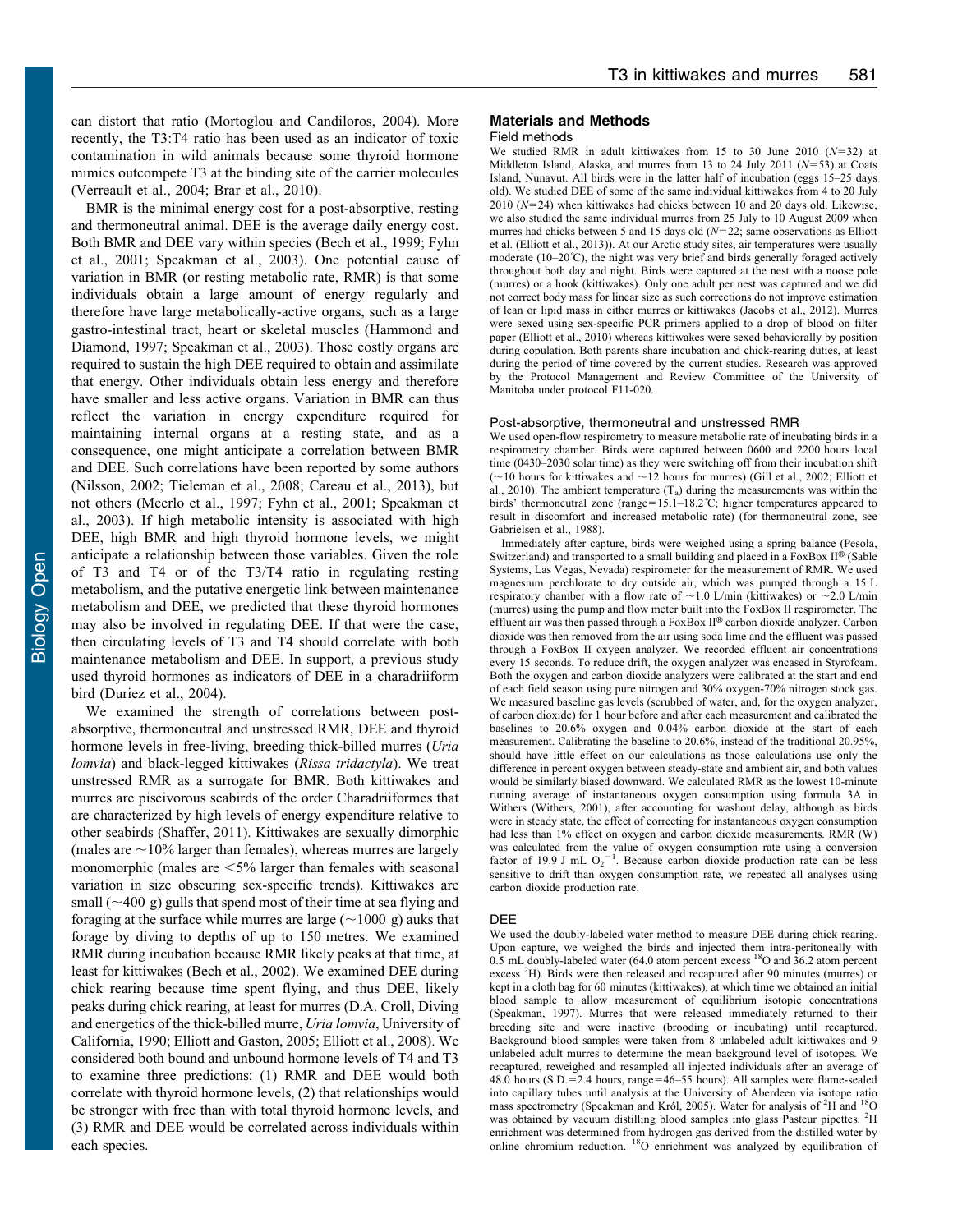Król, 2005). Initial body water was determined using the plateau method from the  $^{18}$ O dilution space, which agrees well with directly measured values for murres and other animals ([Speakman, 1997](#page-6-0); [Jacobs et al., 2012](#page-6-0)). We assumed percent body water did not change over the course of our measurements. We calculated energy expenditure using a single pool model corrected for fractionation effects assuming a fixed evaporative water loss of 25% (equation 7.17) [\(Speakman, 1997\)](#page-6-0). Based on direct examination of adult diet, the rate of  $CO<sub>2</sub>$  production was converted into estimates of DEE (W) using a caloric equivalent of 27.1 J mL  $CO_2^{-1}$  (murres: 81% protein, 14% fat, 5% carbohydrate) and 27.4 J mL  $CO_2^{-1}$  (kittiwakes: 80% protein, 15% fat, 5% carbohydrate). The doubly-labeled water method accurately estimates DEE at the individual level (uncertainty generally  $\langle 10\% \rangle$  for charadriifom birds and other animals ([Visser and Schekkerman, 1999](#page-6-0); [Van Trigt](#page-6-0) [et al., 2002](#page-6-0); [Shirai et al., 2012](#page-6-0)). Furthermore, values derived from a number of alternative equations are all highly correlated  $(R^2>0.95)$ , and as it is the relative (rather than absolute) value of DEE that is relevant to our results, the use of alternative equations would have little impact on our conclusions.

#### Thyroid assays

Upon capture and immediately after RMR measurements (murres) or only immediately after RMR measurements (kittiwakes), birds were blood sampled (1 mL from the alar vein into a heparinized syringe using a 25-gauge needle). Likewise, upon capture and immediately after DEE measurements (murres) or only immediately after DEE measurements (kittiwakes), birds were blood sampled in a similar manner. We obtained only one blood sample from kittiwakes because of their small size. Blood samples were stored on ice for  $\leq 4$  hours, centrifuged at 2000 g for 10 minutes, the plasma was removed and stored at  $-20^{\circ}$ C for the remainder of the field season (1–2 months) and then shipped to the University of Manitoba on dry ice and stored at  $-80^{\circ}\text{C}$  until analysis. We determined both total and free T3 and T4 concentrations in duplicate by radioimmunoassay using a commercially available kit on unextracted plasma with a slight modification (MP Biomedical kits 06B258710, 06B257214, 06B254216, 06B254029). The modification required longer incubation times for equilibration from the suggested 1–2.5 hours to 6 hours (J.W. and K.H.E., unpublished). Sample hormone concentrations in blood from 10 murres and 10 kittiwakes with a 6 hour incubation time were highly correlated with concentrations from the same samples with the recommended, shorter incubation period  $(R^2>0.9$  for all hormones). Blood samples were also taken from 10 kittiwakes and 10 murres prior to placement in the FoxBox respirometer and following measurement of RMR. Strong positive correlations between hormone levels before and after measurement of RMR (murres: total T3:  $R^2 = 0.89$ ,  $t_9 = 3.69$ ,  $P = 0.005$ ; total T4:  $R^2 = 0.84$ ,  $t_9 = 3.25$ ,  $P = 0.01$ ; kittiwakes: total T3:  $R^2 = 0.78$ ,  $t_9 = 3.05$ ,  $P = 0.01$ ; total T4:  $R^2$ =0.67, t<sub>9</sub>=2.85, P=0.02), suggest that hormone levels post-chamber were representative of circulating levels and not affected by stress associated with capture. Intra-assay variability was  $4.5 \pm 1.1\%$  (total T3),  $4.9 \pm 0.9\%$  (free T3),  $3.9\pm0.6\%$  (total T4) and  $4.8\pm1.5\%$  (free T4), inter-assay variability was 5.5% (total T3),  $6.1\%$  (free T3),  $5.9\%$  (total T4) and  $7.1\%$  (free T4) and all assays were parallel with the standard curve following serial dilution (ANCOVA:  $P > 0.2$ ).

#### Data analysis

We used simple, least-squares regression to examine the relationship between total and free T3 and T4 and between those hormones and RMR and DEE. We examined thyroid hormone levels and body mass simultaneously to eliminate the possibility that a correlation between energy expenditure and thyroid hormones was due to the correlation between thyroid hormones and body mass associated with thermoregulation. We also constructed a general linear model for both RMR and DEE with both free and total T3, free and total T4, sex, body mass, time of day (circularly transformed using the cosine of time since midnight; RMR only), ambient temperature and deviations from a 24-hour sampling interval (DEE only) as independent variables. To account for the effect of body mass, we also present data as residual of energy expenditure on body mass. We included ambient temperature as a covariate to test whether we were operating within the birds' thermoneutral zone. All statistical analyses were performed using R.2.4.1.

## **Results**

Body mass and RMR were roughly double in murres compared to kittiwakes, whereas DEE was slightly less than three times as high (Table 1). Free hormone levels, but not total hormone levels were higher in murres implying lower levels of the binding proteins (Table 1). The respiratory quotient was slightly higher in

|                      |  | Table 1. Average $(\pm S.D.)$ values for metabolic rate and |  |  |  |  |
|----------------------|--|-------------------------------------------------------------|--|--|--|--|
|                      |  | thyroid hormone levels for black-legged kittiwakes and      |  |  |  |  |
| thick-billed murres. |  |                                                             |  |  |  |  |

|                             | Kittiwake       | Murre           |
|-----------------------------|-----------------|-----------------|
| Incubation body mass $(g)$  | $432 \pm 38$    | $980 \pm 78$    |
| Chick-rearing body mass (g) | $420 \pm 41$    | $998 \pm 51$    |
| RMR(W)                      | $3.49 \pm 0.56$ | $6.51 \pm 0.81$ |
| Respiratory quotient        | $0.74 \pm 0.03$ | $0.71 \pm 0.04$ |
| DEE $(kJ/d)$                | $788 \pm 127$   | $2036 \pm 552$  |
| Free T3 $(pg/mL)$           | $14.9 \pm 5.3$  | $21.1 \pm 13.3$ |
| Total T3 $(ng/dL)$          | $396 \pm 173$   | $360 \pm 314$   |
| Free T4 $(ng/dL)$           | $1.24 \pm 0.61$ | $1.53 \pm 0.89$ |
| Total T4 $(\mu g/dL)$       | $2.79 \pm 0.85$ | $2.41 \pm 0.91$ |
|                             |                 |                 |

kittiwakes than murres (Table 1). As is the case in most studies of any duration, RMR was generally recorded during the last half of measurements (average= $3.1\pm0.4$  hours after start of measurements).

RMR during incubation was not correlated with DEE during chick rearing in kittiwakes ( $t_{23} = -1.09$ ,  $P=0.30$ ,  $R^2=0.10$ ) or murres ( $t_{21}$ =0.51, P=0.67, R<sup>2</sup>=0.03). Total T3 and free T3 were correlated with each other in incubating kittiwakes  $(t_{36}=6.06,$  $P \le 0.0001$ ,  $R^2 = 0.59$ ) and murres  $(t_{52} = 9.13, P \le 0.0001,$  $R^2$ =0.62). Total T4 and free T4 were correlated with each other in incubating kittiwakes ( $t_{36} = 3.79$ ,  $P = 0.0006$ ,  $R^2 = 0.39$ ) and murres  $(t_{51} = 2.45, P = 0.02, R^2 = 0.16)$ . Total T3 was not correlated with total T4 in murres  $(t_{51} = 0.11, P = 0.91, R^2 = 0.00)$ or in kittiwakes ( $t_{36} = -0.65$ ,  $P = 0.52$ ,  $R^2 = 0.02$ ). Free T3 was not correlated with free T4 in murres ( $t_{51}$ =1.48,  $P$ =0.14, R<sup>2</sup>=0.04) or kittiwakes (t<sub>36</sub>=0.44, P=0.67, R<sup>2</sup>=0.01). The ratio of free T3 to total T3 was correlated with the ratio of free T4 to total T4 in incubating kittiwakes ( $t_{36}$ =2.16, P=0.04, R<sup>2</sup>=0.24) and murres  $(t_{41} = 2.97, P = 0.005, R^2 = 0.22).$ 

When considered simultaneously within a general linear model, RMR in kittiwakes increased with total T3  $(t_{36} = 4.24,$  $P<0.001$ ) and body mass (t<sub>36</sub>=3.32, P=0.002), but was independent of free T4  $(t_{36}=-0.62, P=0.54)$ , total T4  $(t_{36}=0.27, P=0.79)$ , ambient temperature within the thermoneutral zone  $(t_{36}=-0.07, P=0.95)$ , sex  $(t_{36}=1.14,$  $P=0.21$ ), time of day (t<sub>36</sub>=1.22,  $P=0.19$ ) and body mass  $(t_{36}=1.88, P=0.07)$ . Using carbon dioxide production, rather than oxygen consumption, to calculate RMR did not alter the significance of any of those parameters. In contrast, DEE in kittiwakes increased with body mass  $(t_{17}=4.20, P=0.002)$ , but was independent of free T3  $(t_{17}=-0.58, P=0.57)$ , free T4  $(t_{17}=-1.88, P=0.09)$ , total T3  $(t_{17}=-0.12, P=0.90)$ , total T4  $(t_{17}=-1.52, P=0.16)$ , sex  $(t_{17}=0.84, P=0.42)$  and ambient temperature  $(t_{17}=0.11, P=0.93)$ . Similarly, univariate correlations showed that RMR in kittiwakes was most closely linked to T3, whereas DEE was most closely linked to body mass ([Table 2; Figs 1,](#page-3-0) [2\)](#page-4-0).

When considered simultaneously within a general linear model, RMR in murres increased with total T3  $(t_{50} = 4.39,$  $P<0.0001$ ) and body mass (t<sub>50</sub>=16.29, P<0.0001) but was independent of free T4 (t<sub>50</sub>=-0.13, P=0.90), total T4 (t<sub>50</sub>=0.53, P=0.60), time of day  $(t_{50} = 1.01, P=0.32)$ , sex  $(t_{50} = 0.69, P=0.60)$  $P=0.52$ ) and ambient temperature within the thermoneutral zone ( $t_{50}=-0.17$ ,  $P=0.90$ ). Using carbon dioxide production, rather than oxygen consumption, to calculate RMR did not alter the significance of any of those parameters. In contrast, DEE in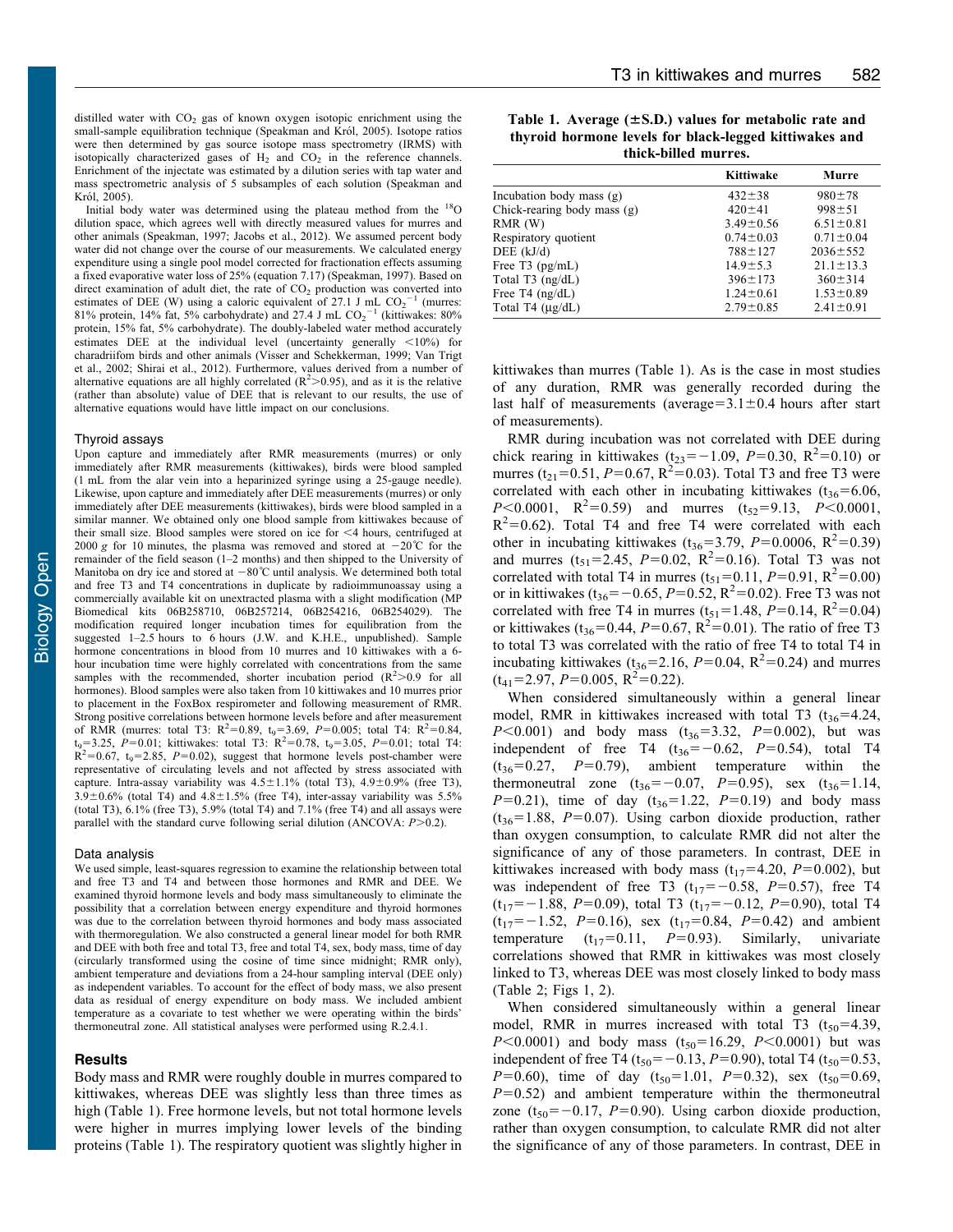|                   | Free T <sub>3</sub> | Total T3 | Free T4  | <b>Total T4</b> | Body mass |
|-------------------|---------------------|----------|----------|-----------------|-----------|
| <b>Kittiwakes</b> |                     |          |          |                 |           |
| <b>RMR</b>        | 0.591               | 0.729    | $-0.270$ | 0.054           | 0.458     |
| <b>DEE</b>        | 0.007               | $-0.247$ | 0.270    | $-0.001$        | 0.618     |
| <b>Murres</b>     |                     |          |          |                 |           |
| <b>RMR</b>        | 0.453               | 0.491    | 0.015    | 0.145           | 0.733     |
| <b>DEE</b>        | $-0.157$            | $-0.261$ | 0.204    | 0.102           | 0.027     |

<span id="page-3-0"></span>Table 2. Correlation coefficients for relationships between thyroid hormones and either DEE or post-absorptive, unstressed **RMR.** Correlations that are statistically significant  $(P<0.05)$  are shown in bold.

murres was independent of free T3 ( $t_{15}=0.58$ ,  $P=0.57$ ), free T4  $(t_{15}=-1.88, P=0.09)$ , total T3  $(t_{15}=-0.12, P=0.90)$ , total T4  $(t_{15}=-1.52, P=0.16)$ , ambient temperature  $(t_{15}=0.11, P=0.93)$ , sex (t<sub>15</sub>=0.56, P=0.58) and body mass (t<sub>15</sub>=0.71, P=0.52). Similarly, univariate correlations showed that RMR in murres



Fig. 1. (a) Residuals of post-absorptive, unstressed RMR on body mass during incubation increase with total T3 for both thick-billed murres and black-legged kittiwakes. (b) Residuals of DEE during chick rearing on body mass are not related to total T3 for thick-billed murres and black-legged kittiwakes. Values for two murre chicks are shown but not included in the regression.

was most closely linked to T3, whereas DEE was independent of all seven variables (Table 2; Figs 1, [3\)](#page-5-0).

## **Discussion**

T3 strongly predicted RMR ([Table 3](#page-4-0)). We suggest that T3 can be a useful indicator of RMR in some species of wild birds. Nonetheless, we caution that T3 probably proves useful only at a single location at a single time of year as both thyroid hormones and RMR likely vary non-linearly with environment [\(Burger and](#page-5-0) [Denver, 2002\)](#page-5-0). Our results challenge assertions, developed primarily from studies of non-charadriiform birds, that T4 is as biologically active as T3 in birds [\(McNabb, 2007\)](#page-6-0). Comparisons of the likely thyroid receptor structure based on DNA sequences may help predict variation in receptor affinity to T3 and T4 among bird species, although thyroid receptors in birds are similar to mammals and do have higher affinity for T3 [\(Weirich](#page-6-0) [and McNabb, 1984](#page-6-0); [Bellabarba et al., 1988;](#page-5-0) [McNabb, 2007](#page-6-0)). In contrast, the absence of a relationship between T3 and DEE suggests that T3 is not an effective proxy for DEE as previously illustrated for a lizard (Sceloporus undulatus) ([Joos and](#page-6-0) [Johnalder, 1990\)](#page-6-0) and humans [\(Starling et al., 1998\)](#page-6-0). T3, however, may be a good indicator of DEE for inactive animals where BMR, or at least RMR, may constitute a substantial proportion of DEE [\(Toubro et al., 1996\)](#page-6-0) or where thermoregulatory costs are high ([Duriez et al., 2004\)](#page-5-0). However, T3 is not a good indicator of DEE in humans [\(Starling et al.,](#page-6-0) [1998\)](#page-6-0), which would be a prime example of a species where RMR may constitute a substantial proportion of DEE. DEE did correlate with body mass (rather than T3), but only for kittiwakes, the species with greater sexual dimorphism, and consequently more extensive individual variation in body mass ([Bech et al., 2002](#page-5-0); [Elliott et al., 2008;](#page-5-0) [Jacobs et al., 2011\)](#page-6-0).

The percent bound T3 was similar to the percent bound T4 suggesting that both hormones are similarly affected by carrying capacity, namely concentration of the binding proteins albumin and transthyretin in circulation ([Hulbert,](#page-6-0) [2000](#page-6-0)). Birds lack specific T4-binding proteins and rely primarily on the less specific transthyretin (17–32%) and albumin (66–75%) carriers for transport ([McNabb, 2007](#page-6-0)). Due to the absence of an effect of T4 on DEE or RMR, we suggest that T4 acts mainly as a reserve for rapid upregulation of T3 titers via cellular deiodinases when a rapid increase in BMR or other processes T3 regulates, is required. Possible exceptions are where T3:T4 ratios are influenced by exogenous thyroid mimics, such as polychlorinated biphenyls ([McNabb, 2000](#page-6-0)). Interestingly, our correlations were higher between RMR and total T3 than free T3, further supporting the idea that metabolic rate is primarily regulated via increased deiodination (production of T3) than via changes in levels of binding proteins, such as transthyretin.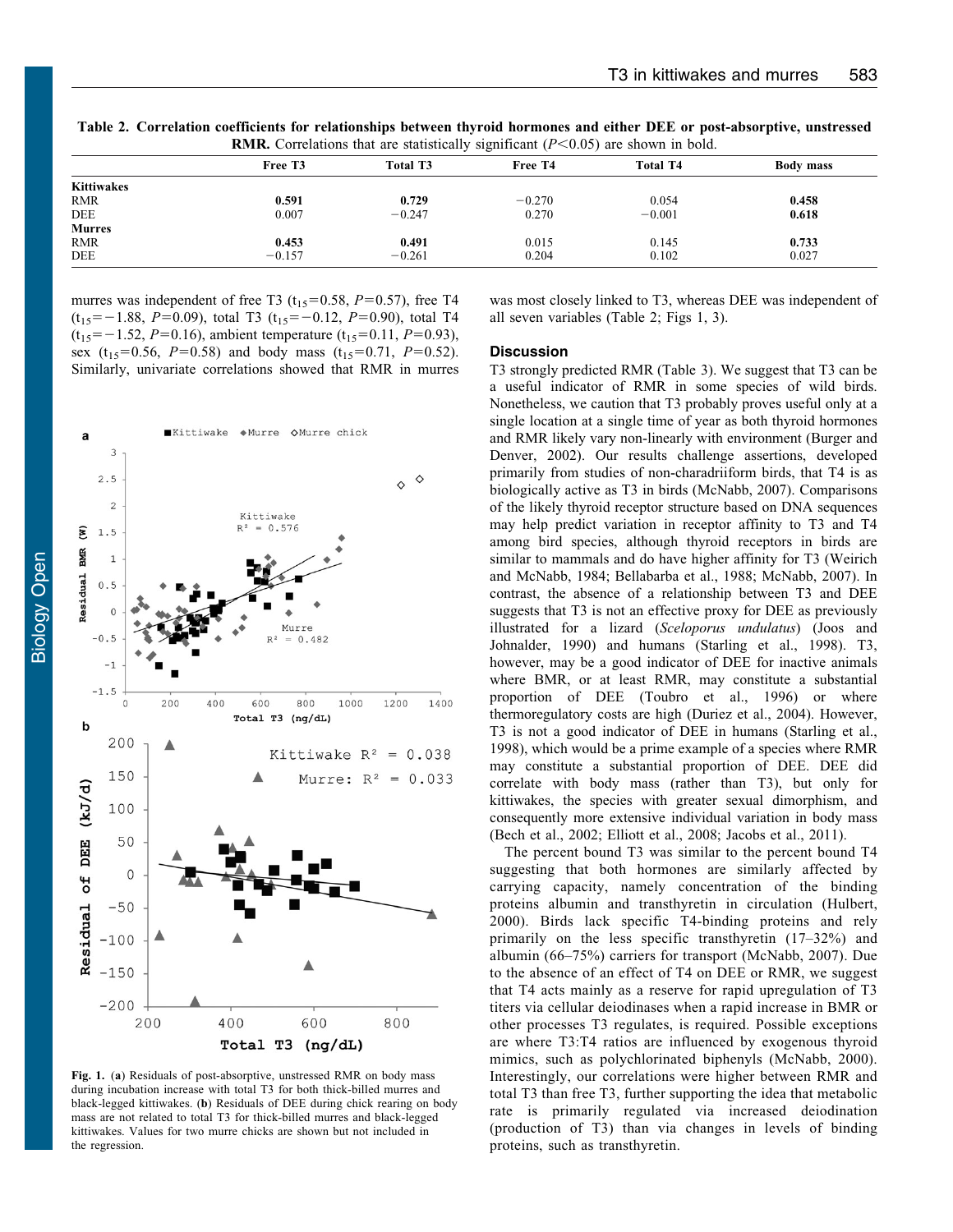<span id="page-4-0"></span>

Fig. 2. RMR and DEE relative to body mass for kittiwakes (black symbols) and murres (gray symbols).

Our measurements of RMR were similar to those made by other authors, including those that attempted to measure BMR. Our value of 6.51 W for resting murres weighing 980 g during incubation compares favorably with the 6.9 W reported for postabsorptive, non-breeding murres weighing 803 g (Croll and McLaren, 1993), 7.0 W for post-absorptive murres weighing 1025 g [\(Hawkins et al., 1997\)](#page-6-0) and 5.1 W for post-absorptive, breeding murres weighing 819 g ([Gabrielsen et al., 1988\)](#page-6-0). Our value of 3.49 W for resting kittiwakes weighing 432 g during incubation also compares favorably with the 3.34 W reported for kittiwakes weighing 365 g ([Gabrielsen et al., 1988\)](#page-6-0) and 3.31 W for ''basal'' metabolism in kittiwakes weighing 345 g during incubation [\(Bech et al., 1999\)](#page-5-0).

Birds were captured as they were relieved by their partner at the nest site and kept for 4 hours. Assuming 10-hour (kittiwakes) and 12-hour (murres) incubation shifts, the birds were likely postabsorptive during measurements of RMR, as gut retention rates in charadriiform birds are  $<6$  hours [\(Hilton et al., 2000](#page-6-0)) and murres, at least, seldom have anything in their guts when captured at the colony (A.J.G., unpublished). For birds that we

Table 3. Correlation coefficients for relationships between T3 and RMR or BMR across different species of adult birds.

| <b>Species</b>                          |      | Reference                            |
|-----------------------------------------|------|--------------------------------------|
| Black-legged kittiwake Rissa tridactyla | 0.73 | Our study                            |
| Black-legged kittiwake Rissa tridactyla | 0.77 | Welcker et al., 2013                 |
| Chicken <i>Gallus gallus</i> (8 weeks)  | 0.99 | Bobek et al., 1977                   |
| House sparrow <i>Passer domesticus</i>  | 0.62 | Chastel et al., 2003                 |
| Little bunting <i>Emberiza pusilla</i>  | 0.78 | Liu et al., 2006; Zheng et al., 2013 |
| Red knot Calidris canutus               | 0.28 | Vezina et al., 2009                  |
| Thick-billed murre Uria lomvia          | 0.49 | Our study                            |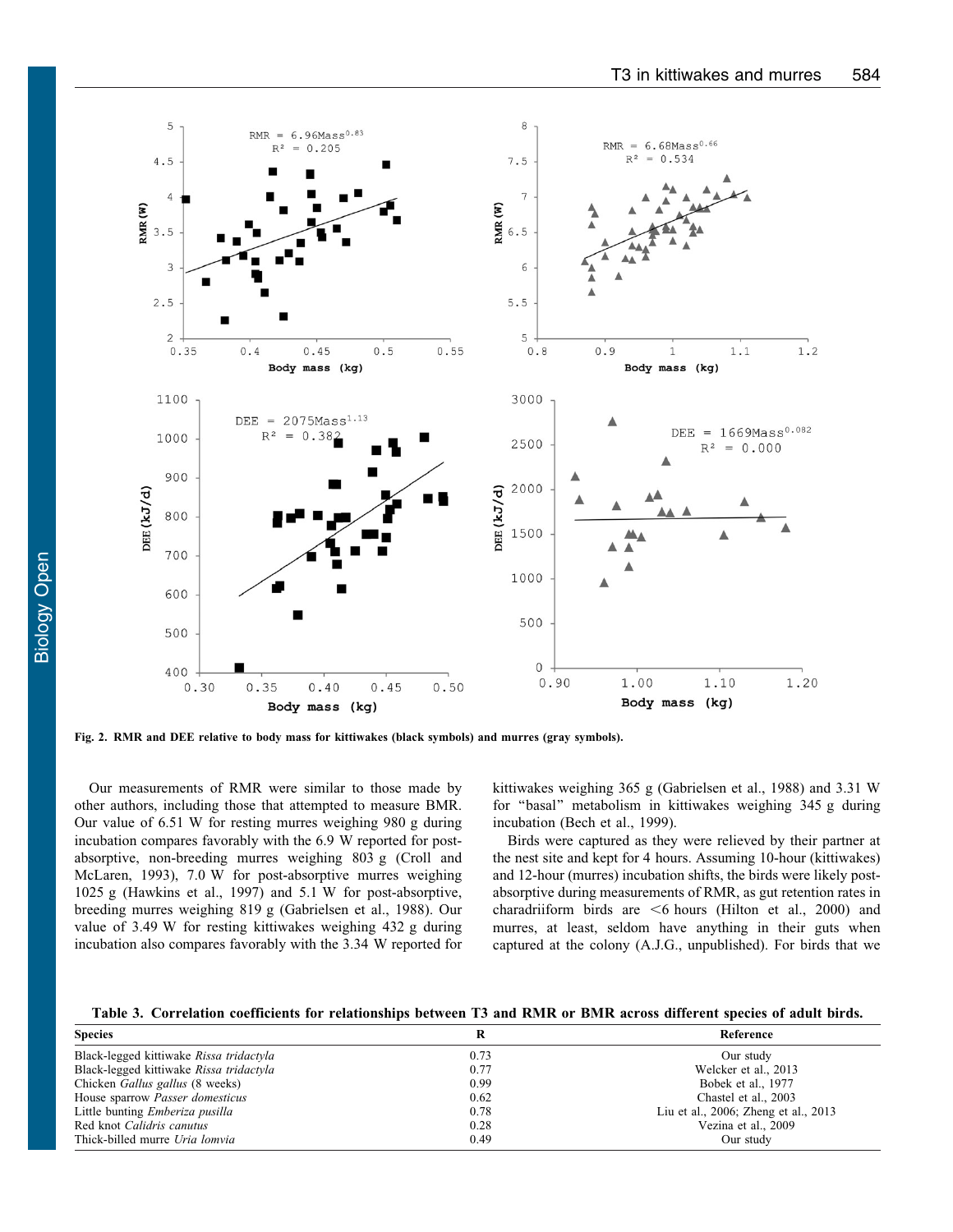<span id="page-5-0"></span>



measured pre- $\approx$  minutes from capture) and post-measurement hormone levels, there was no significant difference in corticosterone or thyroid hormone levels for either species (for kittiwakes, those birds were excluded from the current study, as the remaining kittiwakes were not sampled pre-measurement). As our birds were likely post-absorptive, we found no evidence for daily rhythms in RMR for our Arctic-nesting birds (see Results) and as our birds were unstressed, we believe that RMR closely approximates BMR.

DEE at the time of peak energy demands (chick rearing), and RMR at a time when birds spend a substantial proportion of their time resting (incubation) were not correlated within individual breeding kittiwakes and murres. RMR was correlated with T3, and T3 measured at the same time as the DEE measurements was, if anything, slightly inversely correlated with DEE. The absence of a relationship between DEE and T3 therefore provides additional support for the absence of a positive relationship between RMR and DEE – although DEE may be correlated with the component of RMR independent of T3. DEE increases between incubation and chick rearing for both kittiwakes and murres, as birds increase flying time twofold between those periods, and there is an increase in the size of some metabolically-active organs between these two breeding stages (Bech et al., 2002; Elliott et al., 2008; [Jacobs et al., 2011](#page-6-0)). However, some metabolically-intensive organs decrease in size between incubation and chick rearing (Bech et al., 2002; Elliott et al., 2008) and BMR decreases between those two time periods, at least for kittiwakes (Bech et al., 2002). One potential mechanism underlying individual variation and seasonal trends in RMR could be that RMR is primarily determined by body temperature and metabolic intensity rather than by organ size, at least over the range of organ size variation apparent in nature outside of longdistance migration and similar extreme events ([Rønning et al.,](#page-6-0) [2008\)](#page-6-0). Although BMR and DEE are sometimes correlated in interspecific comparisons (Daan et al., 1990), our results provide support for the conclusion that RMR/BMR and DEE are not directly linked at the level of the individual within a species ([Meerlo et al., 1997; Speakman et al., 2003\)](#page-6-0). Further study,

directly examining the correlation between RMR and DEE within the same life-history stages, is required to conclusively demonstrate the absence of a correlation.

## Acknowledgements

K. Woo, M. Le Vaillant, T. van Nus, and especially A. Wesphal, J. Schultner and I. Dorresteijn, assisted with field work, often under unpleasant conditions. K. Wauthier was instrumental in wrestling the gamma counter into submission. P. Redman and C. Hambly conducted the isotopic analyses. K. Scott and K. Campbell provided the FoxBox. K.H.E. benefited from a Natural Sciences and Engineering Research Council (NSERC) Vanier Scholarship, Association of Canadian Universities for Northern Studies Garfield-Weston Northern Studies Award and the Arctic Institute of North America Jennifer Robinson Scholarship. Research support came from Bird Studies Canada/Society of Canadian Ornithologists James Baillie Award, Animal Behavior Society Research Grant, American Ornithologists' Union Research Grant, Frank Chapman Research Grant, the Waterbird Society Nisbet Grant and NSERC Discovery Grants to J.F.H. and W.G.A. Any use of trade names is for descriptive purposes only and does not imply endorsement by the US Government.

## Competing Interests

The authors have no competing interests to declare.

#### References

- [Al-Adsani, H., Hoffer, L. J. and Silva, J. E.](http://dx.doi.org/10.1210/jc.82.4.1118) (1997). Resting energy expenditure is [sensitive to small dose changes in patients on chronic thyroid hormone replacement.](http://dx.doi.org/10.1210/jc.82.4.1118) [J. Clin. Endocrinol. Metab.](http://dx.doi.org/10.1210/jc.82.4.1118) 82, 1118-1125.
- Banta, M. R. and Holcombe, D. W. [\(2002\). The effects of thyroxine on metabolism and](http://dx.doi.org/10.1007/s003600100222) [water balance in a desert-dwelling rodent, Merriam's kangaroo rat \(](http://dx.doi.org/10.1007/s003600100222)Dipodomys merriami). [J. Comp. Physiol. B](http://dx.doi.org/10.1007/s003600100222) 172, 17-25.
- [Bech, C., Langseth, I. and Gabrielsen, G. W.](http://dx.doi.org/10.1098/rspb.1999.0903) (1999). Repeatability of basal [metabolism in breeding female kittiwakes](http://dx.doi.org/10.1098/rspb.1999.0903) Rissa tridactyla. Proc. Biol. Sci. 266, 2161- [2167.](http://dx.doi.org/10.1098/rspb.1999.0903)
- [Bech, C., Langseth, I., Moe, B., Fyhn, M. and Gabrielsen, G. W.](http://dx.doi.org/10.1016/S1095-6433(02)00153-8) (2002). The energy [economy of the arctic-breeding Kittiwake \(](http://dx.doi.org/10.1016/S1095-6433(02)00153-8)Rissa tridactyla): a review. Comp. [Biochem. Physiol.](http://dx.doi.org/10.1016/S1095-6433(02)00153-8) 133A, 765-770.
- Bellabarba, D., Belisle, S., Gallo-Payet, N. and Lehoux, J.-G. (1988). Mechanism of action of thyroid hormones during chick embryogenesis. Am. Zool. 28, 389-399.
- [Bobek, S., Jastrzebski, M. and Pietras, M.](http://dx.doi.org/10.1016/0016-6480(77)90014-4) (1977). Age-related changes in oxygen [consumption and plasma thyroid hormone concentration in the young chicken.](http://dx.doi.org/10.1016/0016-6480(77)90014-4) Gen. [Comp. Endocrinol.](http://dx.doi.org/10.1016/0016-6480(77)90014-4) 31, 169-174.
- [Brar, N. K., Waggoner, C., Reyes, J. A., Fairey, R. and Kelley, K. M.](http://dx.doi.org/10.1016/j.aquatox.2009.10.023) (2010). [Evidence for thyroid endocrine disruption in wild fish in San Francisco Bay,](http://dx.doi.org/10.1016/j.aquatox.2009.10.023) [California, USA. Relationships to contaminant exposures.](http://dx.doi.org/10.1016/j.aquatox.2009.10.023) Aquat. Toxicol. 96, 203- [215.](http://dx.doi.org/10.1016/j.aquatox.2009.10.023)
- Burger, M. F. and Denver, R. J. [\(2002\). Plasma thyroid hormone concentrations in a](http://dx.doi.org/10.1086/338955) [wintering passerine bird: their relationship to geographic variation, environmental](http://dx.doi.org/10.1086/338955) [factors, metabolic rate, and body fat.](http://dx.doi.org/10.1086/338955) Physiol. Biochem. Zool. 75, 187-199.
- Careau, V., Réale, D., Garant, D., Pelletier, F., Speakman, J. R. and Humphries, M. M. [\(2013\). Context-dependent correlation between resting metabolic rate and](http://dx.doi.org/10.1242/jeb.076794) [daily energy expenditure in wild chipmunks.](http://dx.doi.org/10.1242/jeb.076794) J. Exp. Biol. 216, 418-426.
- [Chastel, O., Lacroix, A. and Kersten, M.](http://dx.doi.org/10.1034/j.1600-048X.2003.02528.x) (2003). Pre-breeding energy requirements: [thyroid hormone, metabolism and the timing of reproduction in house sparrows](http://dx.doi.org/10.1034/j.1600-048X.2003.02528.x) [Passer domesticus. J. Avian Biol.](http://dx.doi.org/10.1034/j.1600-048X.2003.02528.x) 34, 298-306.
- Croll, D. A. and McLaren, E. (1993). Diving metabolism and thermoregulation in common and thick-billed murres. J. Comp. Physiol. B 163, 160-166.
- Daan, S., Masman, D. and Groenewold, A. (1990). Avian basal metabolic rates: their association with body composition and energy expenditure in nature. Am. J. Physiol. 259, R333-R340.
- Duriez, O., Pastout-Lucchini, L., Boos, M., Chastel, O., Fritz, H., Ferrand, Y. and Clobert, J. (2004). Low levels of energy expenditure in a nocturnal, forest-dwelling wader, the Eurasian woodcock *Scolopax rusticola. Ardea* **92**, 31-42.
- Elliott, K. H. and Gaston, A. J. [\(2005\). Flight speeds of two seabirds: a test of](http://dx.doi.org/10.1111/j.1474.2005.00462.x) [Norberg's hypothesis.](http://dx.doi.org/10.1111/j.1474.2005.00462.x) Ibis 147, 783-789.
- [Elliott, K. H., Jacobs, S. R., Ringrose, J., Gaston, A. J. and Davoren, G. K.](http://dx.doi.org/10.1111/j.1600-048X.2008.04316.x) (2008). Is mass loss in Brünnich's guillemots Uria lomvia an adaptation for improved flight [performance or improved dive performance?](http://dx.doi.org/10.1111/j.1600-048X.2008.04316.x) J. Avian Biol. 39, 619-628.
- [Elliott, K. H., Gaston, A. J. and Crump, D.](http://dx.doi.org/10.1093/beheco/arq076) (2010). Sex-specific behavior by a [monomorphic seabird represents risk partitioning.](http://dx.doi.org/10.1093/beheco/arq076) Behav. Ecol. 21, 1024-1032.
- [Elliott, K. H., Le Vaillant, M., Kato, A., Speakman, J. R. and Ropert-Coudert, Y.](http://dx.doi.org/10.1098/rsbl.2012.0919) [\(2013\). Accelerometry predicts daily energy expenditure in a bird with high activity](http://dx.doi.org/10.1098/rsbl.2012.0919) levels. Biol. Lett. 9[, 20120919.](http://dx.doi.org/10.1098/rsbl.2012.0919)